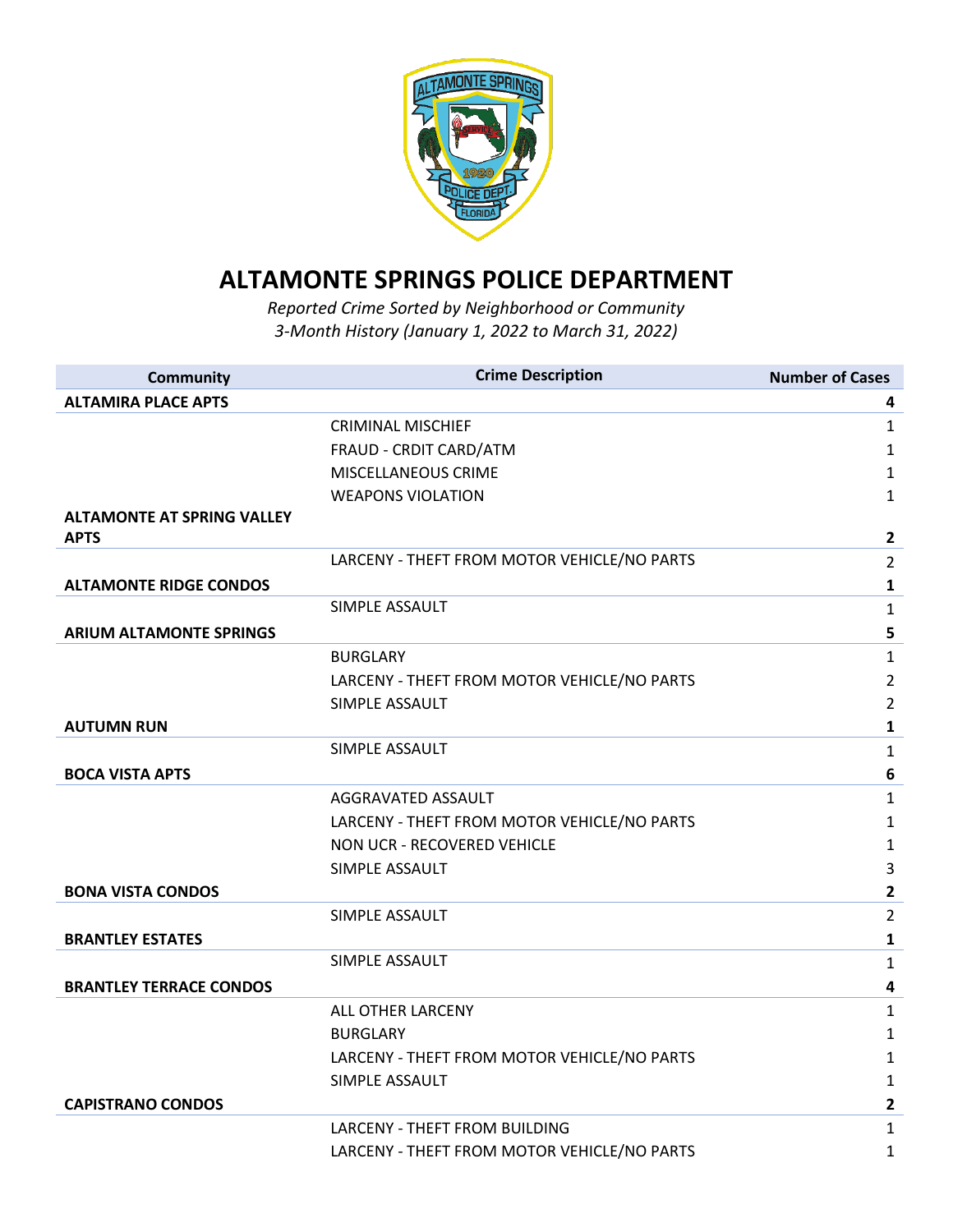| <b>CENTRAL PARK APTS</b>            |                                                    | 4                       |
|-------------------------------------|----------------------------------------------------|-------------------------|
|                                     | AGGRAVATED ASSAULT                                 | $\overline{2}$          |
|                                     | LARCENY - THEFT FROM MOTOR VEHICLE/NO PARTS        | 1                       |
|                                     | MISCELLANEOUS CRIME                                | 1                       |
| <b>CHARTER POINTE APTS</b>          |                                                    | 4                       |
|                                     | LARCENY - THEFT FROM MOTOR VEHICLE/NO PARTS        | 1                       |
|                                     | LARCENY - THEFT OF MOTOR VEHICLE PARTS/ACCESSORIES | 1                       |
|                                     | NON UCR - RECOVERED VEHICLE                        | 1                       |
|                                     | SIMPLE ASSAULT                                     | 1                       |
| <b>CORTLAND AT LAKE LOTUS APTS</b>  |                                                    | $\overline{\mathbf{z}}$ |
|                                     | AGGRAVATED ASSAULT                                 | $\mathbf{1}$            |
|                                     | <b>BURGLARY</b>                                    | 1                       |
|                                     | LARCENY - THEFT FROM MOTOR VEHICLE/NO PARTS        | $\overline{2}$          |
|                                     | SIMPLE ASSAULT                                     | 3                       |
| <b>COUNTRY CREEK</b>                |                                                    | 1                       |
|                                     | <b>CRIMINAL MISCHIEF</b>                           | 1                       |
| <b>COUNTRY WALK AT ALTAMONTE</b>    |                                                    |                         |
| <b>SPRINGS CONDOS</b>               |                                                    | 3                       |
|                                     | <b>BURGLARY</b>                                    | $\mathbf{1}$            |
|                                     | <b>MISCELLANEOUS CRIME</b>                         | 1                       |
|                                     | SIMPLE ASSAULT                                     | 1                       |
| <b>COVE AT PEARL LAKE</b>           |                                                    | $\mathbf{1}$            |
|                                     | SIMPLE ASSAULT                                     | $\mathbf{1}$            |
| <b>CRANES ROOST VILLAGE</b>         |                                                    | 5                       |
|                                     | MISCELLANEOUS CRIME                                | $\mathbf{1}$            |
|                                     | <b>MOTOR VEHICLE THEFT</b>                         | $\mathbf{1}$            |
|                                     | SIMPLE ASSAULT                                     | 3                       |
| <b>CRESCENT PLACE AT LAKE LOTUS</b> |                                                    |                         |
| <b>CONDOS</b>                       |                                                    | 1                       |
|                                     | SIMPLE ASSAULT                                     | 1                       |
| <b>DESTINY SPRINGS CONDOS</b>       |                                                    | 4                       |
|                                     | AGGRAVATED ASSAULT                                 | 1                       |
|                                     | ALL OTHER LARCENY                                  | 1                       |
|                                     | FRAUD - FALSE PRETENSES/SWINDLE/CONFIDENCE         | 1                       |
|                                     | SIMPLE ASSAULT                                     | 1                       |
| <b>DOUGLASTON VILLAS &amp;</b>      |                                                    |                         |
| <b>TOWNHOMES</b>                    |                                                    | $\overline{2}$          |
|                                     | LARCENY - THEFT FROM MOTOR VEHICLE/NO PARTS        | $\mathbf{1}$            |
| <b>EAST POINTE AT ALTAMONTE</b>     | SIMPLE ASSAULT                                     | 1                       |
|                                     |                                                    | 4                       |
|                                     | ALL OTHER LARCENY                                  | 1                       |
|                                     | <b>FALSE IMPRISONMENT</b>                          | 1                       |
|                                     | SIMPLE ASSAULT                                     | $\overline{2}$          |
| <b>HIDDEN RIDGE CONDOS</b>          |                                                    | $\overline{\mathbf{c}}$ |
|                                     | <b>CRIMINAL MISCHIEF</b>                           | 1                       |
|                                     | SIMPLE ASSAULT                                     | 1                       |
| <b>HIDDEN SPRINGS CONDOS</b>        |                                                    | 3                       |
|                                     | AGGRAVATED ASSAULT                                 | $\mathbf{1}$            |
|                                     | MISCELLANEOUS CRIME                                | $\overline{2}$          |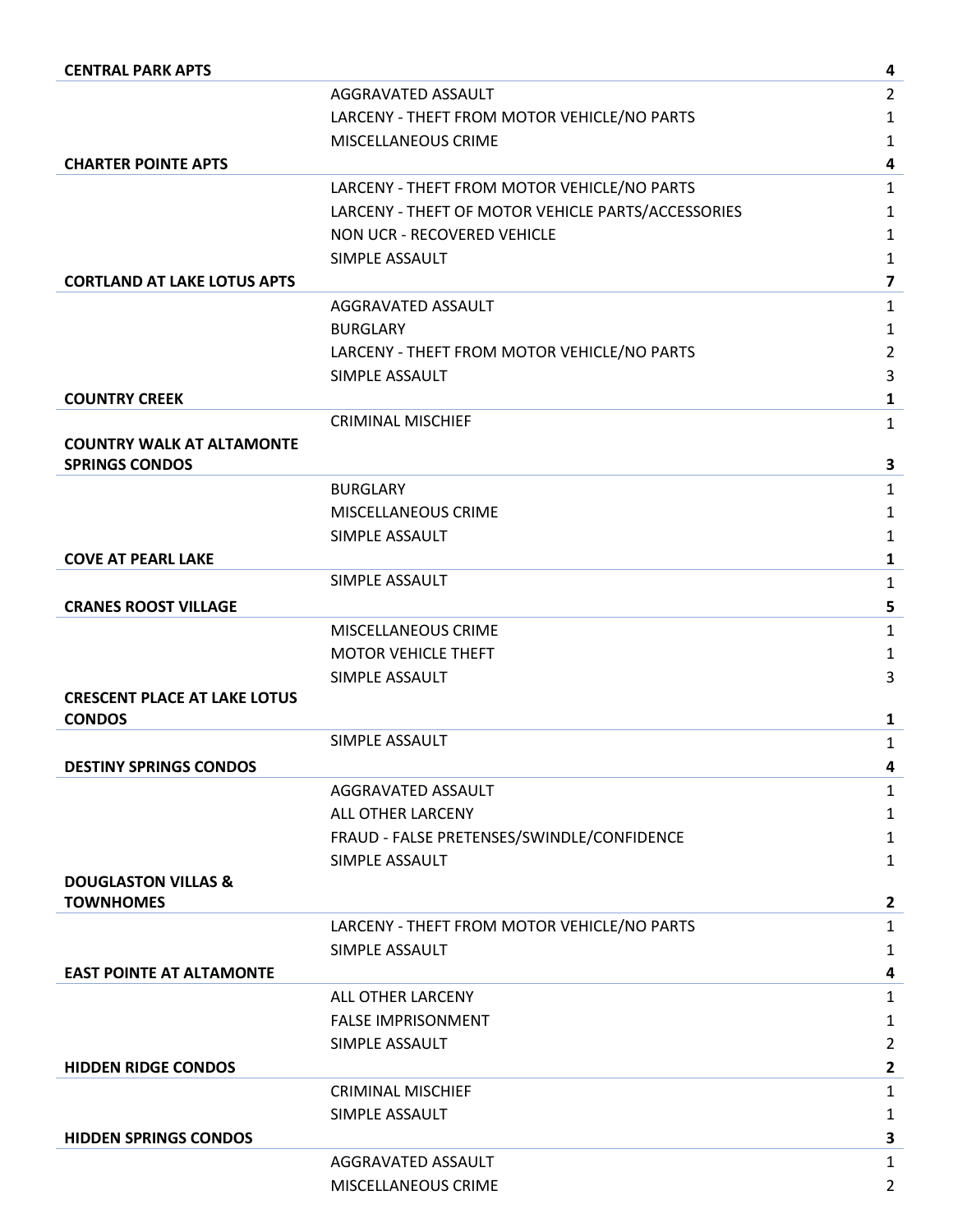| <b>IMT MAITLAND POINTE APTS</b>   |                                                    | $\mathbf{1}$   |
|-----------------------------------|----------------------------------------------------|----------------|
|                                   | SIMPLE ASSAULT                                     | $\mathbf{1}$   |
| <b>KEY WEST CONDOS</b>            |                                                    | $\mathbf{1}$   |
|                                   | LARCENY - THEFT OF MOTOR VEHICLE PARTS/ACCESSORIES | $\mathbf{1}$   |
| <b>LA VITA CONDOS</b>             |                                                    | 3              |
|                                   | <b>BURGLARY</b>                                    | $\mathbf 1$    |
|                                   | MISCELLANEOUS CRIME                                | 1              |
|                                   | <b>SEXUAL BATTERY</b>                              | 1              |
| <b>LAKESHORE AT ALTAMONTE</b>     |                                                    |                |
| <b>SPRINGS APTS</b>               |                                                    | 3              |
|                                   | ALL OTHER LARCENY                                  | $\mathbf{1}$   |
|                                   | SIMPLE ASSAULT                                     | 2              |
| <b>LOFTS AT UPTOWN ALTAMONTE</b>  |                                                    |                |
| <b>APTS</b>                       |                                                    | 6              |
|                                   | AGGRAVATED ASSAULT                                 | 1              |
|                                   | <b>MISCELLANEOUS CRIME</b>                         | 3              |
|                                   | SIMPLE ASSAULT                                     | 2<br>4         |
| <b>LOS ALTOS APTS</b>             |                                                    |                |
|                                   | <b>CRIMINAL MISCHIEF</b>                           | $\mathbf{1}$   |
|                                   | SIMPLE ASSAULT                                     | 3              |
| <b>LOTUS LANDING</b>              |                                                    | 4              |
|                                   | <b>BURGLARY</b>                                    | $\overline{2}$ |
|                                   | LARCENY - THEFT FROM MOTOR VEHICLE/NO PARTS        | 1              |
|                                   | SIMPLE ASSAULT                                     | 1              |
| <b>MALTBIE SHORES</b>             | SIMPLE ASSAULT                                     | 1              |
|                                   |                                                    | $\mathbf{1}$   |
| <b>MONTGOMERY SQUARE</b>          |                                                    | $\overline{2}$ |
|                                   | <b>CRIMINAL MISCHIEF</b>                           | $\mathbf{1}$   |
|                                   | SIMPLE ASSAULT                                     | 1              |
| <b>NINE12 GATEWAY APTS</b>        |                                                    | 3              |
|                                   | AGGRAVATED ASSAULT                                 | 1              |
|                                   | FRAUD - CRDIT CARD/ATM                             | 1              |
|                                   | MISCELLANEOUS CRIME                                | 1              |
| <b>OAKLAND ESTATES</b>            | SIMPLE ASSAULT                                     | 1              |
|                                   |                                                    | 1              |
| <b>OAKLAND VILLAGE</b>            |                                                    | 3              |
|                                   | <b>CRIMINAL MISCHIEF</b>                           | $\mathbf{1}$   |
|                                   | SIMPLE ASSAULT                                     | $\overline{2}$ |
| <b>OASIS AT PEARL LAKE CONDOS</b> |                                                    | 5              |
|                                   | <b>CRIMINAL MISCHIEF</b>                           | $\mathbf{1}$   |
|                                   | <b>FALSE IMPRISONMENT</b>                          | 1              |
|                                   | LARCENY - THEFT FROM MOTOR VEHICLE/NO PARTS        | 1              |
|                                   | MISCELLANEOUS CRIME                                | 1              |
|                                   | SIMPLE ASSAULT                                     | $\mathbf{1}$   |
| PROMENADE AT UPTOWN APTS          |                                                    | 3              |
|                                   | ALL OTHER LARCENY                                  | 1              |
|                                   | <b>DRUG OFFENSES</b>                               | 1              |
|                                   | LARCENY - THEFT FROM MOTOR VEHICLE/NO PARTS        | 1              |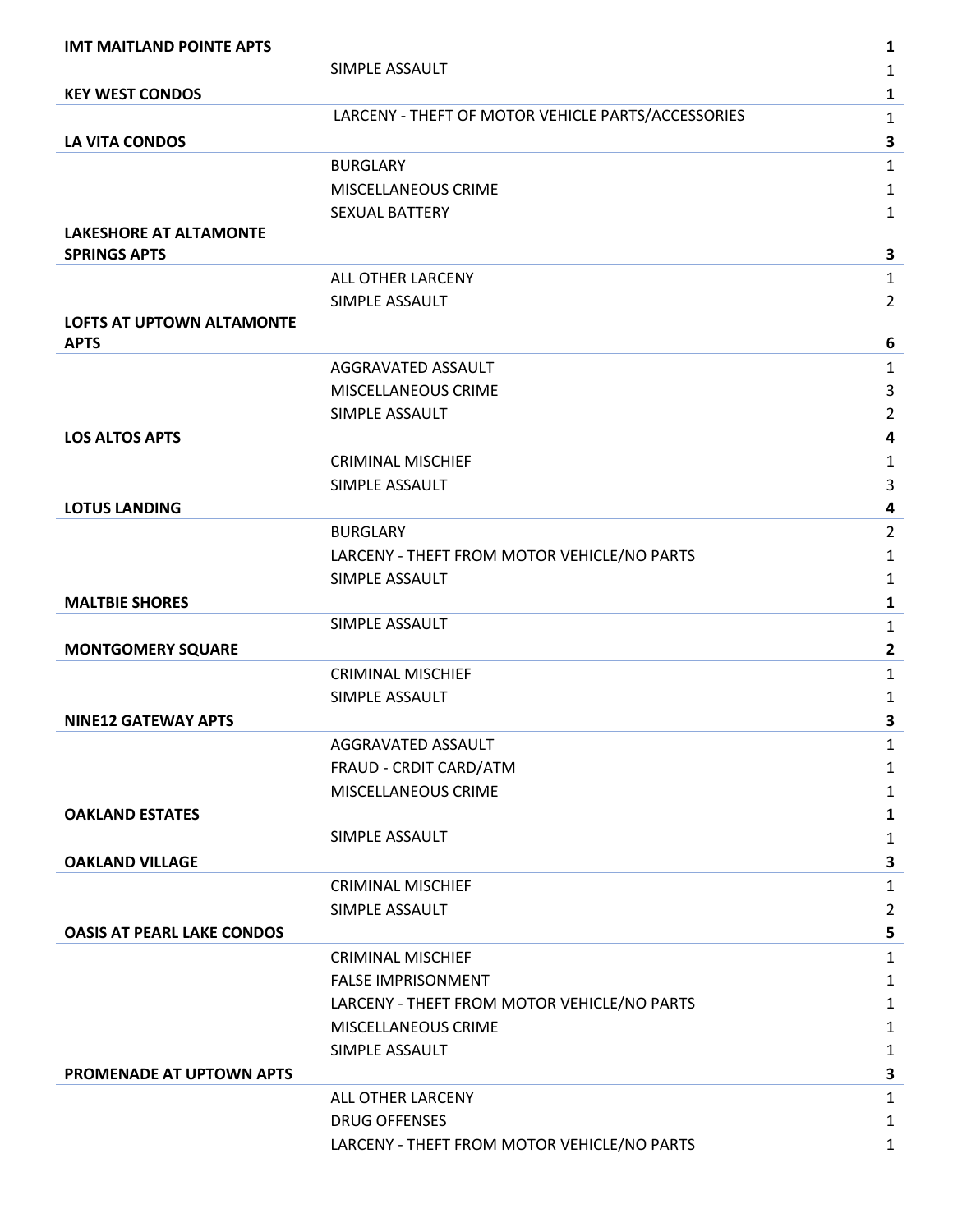| <b>RAVEN CROSSINGS APTS</b>      |                                                    | $\overline{\mathbf{z}}$ |
|----------------------------------|----------------------------------------------------|-------------------------|
|                                  | <b>CRIMINAL MISCHIEF</b>                           | 3                       |
|                                  | <b>DRUG OFFENSES</b>                               | 1                       |
|                                  | LARCENY - THEFT FROM MOTOR VEHICLE/NO PARTS        | $\mathbf{1}$            |
|                                  | LARCENY - THEFT OF MOTOR VEHICLE PARTS/ACCESSORIES | $\mathbf{1}$            |
|                                  | SIMPLE ASSAULT                                     | $\mathbf{1}$            |
| <b>ROYAL ARMS CONDOS</b>         |                                                    | $\mathbf{2}$            |
|                                  | LARCENY - THEFT FROM MOTOR VEHICLE/NO PARTS        | $\mathbf{1}$            |
|                                  | <b>MOTOR VEHICLE THEFT</b>                         | $\mathbf{1}$            |
| <b>SAN SEBASTIAN KNOLLS</b>      |                                                    | $\mathbf{2}$            |
|                                  | <b>MOTOR VEHICLE THEFT</b>                         | $\overline{2}$          |
| <b>SANCTUARY AT CENTERPOINTE</b> |                                                    |                         |
| <b>APTS</b>                      |                                                    | 4                       |
|                                  | <b>BURGLARY</b>                                    | $\mathbf{1}$            |
|                                  | <b>DRUG OFFENSES</b>                               | 1                       |
|                                  | LARCENY - THEFT FROM MOTOR VEHICLE/NO PARTS        | $\overline{2}$          |
| <b>SANLANDO</b>                  |                                                    | $\overline{2}$          |
|                                  | SIMPLE ASSAULT                                     | $\overline{2}$          |
| <b>SEALEY APTS</b>               |                                                    | $\mathbf{1}$            |
|                                  | SIMPLE ASSAULT                                     | $\mathbf{1}$            |
| <b>SPRING OAKS</b>               |                                                    | $\mathbf{2}$            |
|                                  | <b>CRIMINAL MISCHIEF</b>                           | $\mathbf{1}$            |
|                                  | LARCENY - THEFT FROM MOTOR VEHICLE/NO PARTS        | $\mathbf{1}$            |
| <b>SPRINGDALE</b>                |                                                    | $\mathbf{1}$            |
|                                  | SIMPLE ASSAULT                                     | $\mathbf{1}$            |
| <b>STEWARTS SUBDIVISION</b>      |                                                    | $\mathbf{1}$            |
|                                  | AGGRAVATED ASSAULT                                 | 1                       |
| <b>STONE CREEK APTS</b>          |                                                    | 1                       |
|                                  | <b>INTIMIDATION</b>                                | $\mathbf{1}$            |
| THE CREST AT ALTAMONTE           |                                                    | 6                       |
|                                  | LARCENY - THEFT FROM MOTOR VEHICLE/NO PARTS        | $\mathbf{1}$            |
|                                  | LARCENY - THEFT OF BICYCLES                        | 1                       |
|                                  | LARCENY - THEFT OF MOTOR VEHICLE PARTS/ACCESSORIES | $\mathbf{1}$            |
|                                  | MISCELLANEOUS CRIME                                | 1                       |
|                                  | SIMPLE ASSAULT                                     | $\overline{2}$          |
| THE EDGE AT LAKE LOTUS APTS      |                                                    | 5                       |
|                                  | AGGRAVATED ASSAULT                                 | $\mathbf{1}$            |
|                                  | LARCENY - THEFT FROM MOTOR VEHICLE/NO PARTS        | $\mathbf{1}$            |
|                                  | MISCELLANEOUS CRIME                                | $\mathbf{1}$            |
|                                  | SIMPLE ASSAULT                                     | $\overline{2}$          |
| <b>THE ENCLAVE</b>               |                                                    | $\mathbf{1}$            |
|                                  | ALL OTHER LARCENY                                  | $\mathbf{1}$            |
| THE GLADES APTS                  |                                                    | $\mathbf{1}$            |
|                                  | AGGRAVATED ASSAULT                                 | $\mathbf{1}$            |
| THE LANDING CONDOS               |                                                    | $\mathbf{2}$            |
|                                  | MISCELLANEOUS CRIME                                | $\mathbf{1}$            |
|                                  | SIMPLE ASSAULT                                     | 1                       |
| THE OAKS OF SPRING VALLEY        |                                                    | 1                       |
|                                  | MISCELLANEOUS CRIME                                | $\mathbf{1}$            |
|                                  |                                                    |                         |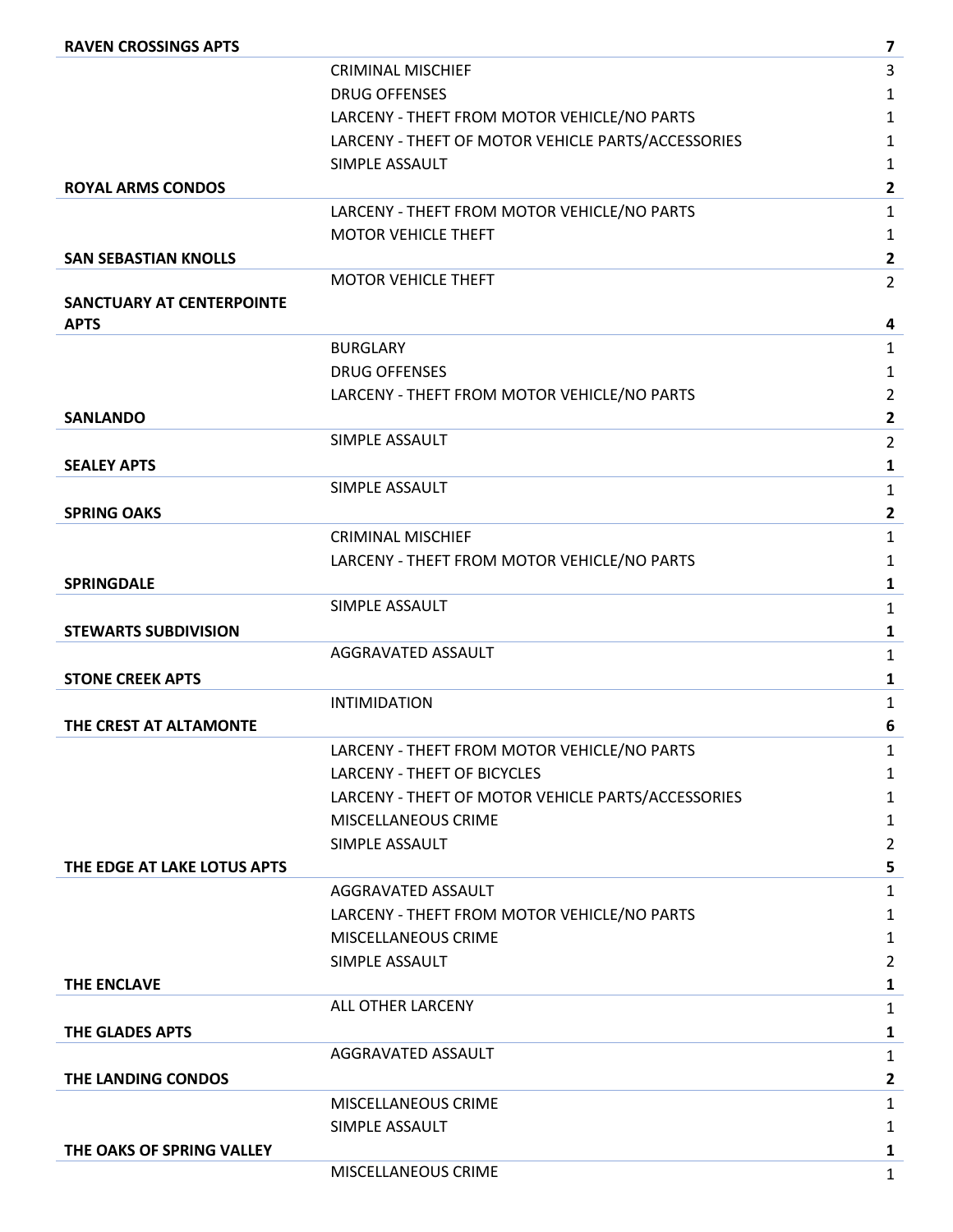| THE PRESERVE AT SPRING LAKE      |                                                    | 7              |
|----------------------------------|----------------------------------------------------|----------------|
|                                  | AGGRAVATED ASSAULT                                 | $\mathbf{1}$   |
|                                  | <b>BURGLARY</b>                                    | $\mathbf{1}$   |
|                                  | FRAUD - CRDIT CARD/ATM                             | $\mathbf{1}$   |
|                                  | LARCENY - THEFT OF MOTOR VEHICLE PARTS/ACCESSORIES | $\mathbf{1}$   |
|                                  | SIMPLE ASSAULT                                     | 3              |
| THE RESERVE AT WEKIVA BEND       |                                                    | $\mathbf{1}$   |
|                                  | LARCENY - THEFT OF MOTOR VEHICLE PARTS/ACCESSORIES | $\mathbf{1}$   |
| THE STUDIOS AT UPTOWN APTS       |                                                    | 6              |
|                                  | <b>BURGLARY</b>                                    | $\overline{2}$ |
|                                  | NON UCR - RECOVERED VEHICLE                        | $\mathbf{1}$   |
|                                  | SIMPLE ASSAULT                                     | $\overline{2}$ |
|                                  | <b>WEAPONS VIOLATION</b>                           | 1              |
| THE VILLAS APTS                  |                                                    | 5              |
|                                  | ALL OTHER LARCENY                                  | $\overline{2}$ |
|                                  | <b>ROBBERY</b>                                     | $\mathbf{1}$   |
|                                  | SIMPLE ASSAULT                                     | $\overline{2}$ |
| THE WYMORE APTS                  |                                                    | $\mathbf{2}$   |
|                                  | AGGRAVATED ASSAULT                                 | $\overline{2}$ |
| <b>TIFFANY OAKS APTS</b>         |                                                    | $\mathbf{2}$   |
|                                  | <b>CRIMINAL MISCHIEF</b>                           | $\mathbf{1}$   |
|                                  | LARCENY - THEFT FROM MOTOR VEHICLE/NO PARTS        | 1              |
| <b>TIMBERLAKE APTS</b>           |                                                    | 11             |
|                                  | <b>CRIMINAL MISCHIEF</b>                           | $\mathbf{1}$   |
|                                  | LARCENY - THEFT OF MOTOR VEHICLE PARTS/ACCESSORIES | $\mathbf{1}$   |
|                                  | <b>MOTOR VEHICLE THEFT</b>                         | $\mathbf{1}$   |
|                                  | SIMPLE ASSAULT                                     | 8              |
| <b>TOWN AND COUNTRY ESTATES</b>  |                                                    | $\mathbf{1}$   |
|                                  | FORGERY/COUNTERFEITING                             | $\mathbf{1}$   |
| <b>VILLA DEL MAR APTS</b>        |                                                    | $\mathbf{1}$   |
|                                  | <b>DRUG OFFENSES</b>                               | $\mathbf{1}$   |
| <b>VILLAGE GREEN APTS</b>        |                                                    | 3              |
|                                  | AGGRAVATED ASSAULT                                 | $\mathbf{1}$   |
|                                  | <b>MOTOR VEHICLE THEFT</b>                         | $\mathbf{1}$   |
|                                  | SIMPLE ASSAULT                                     | $\mathbf{1}$   |
| <b>WATERSIDE AT CRANES ROOST</b> |                                                    |                |
| <b>CONDOS</b>                    |                                                    | 3              |
|                                  | ALL OTHER LARCENY                                  | $\mathbf{1}$   |
|                                  | SIMPLE ASSAULT                                     | $\overline{2}$ |